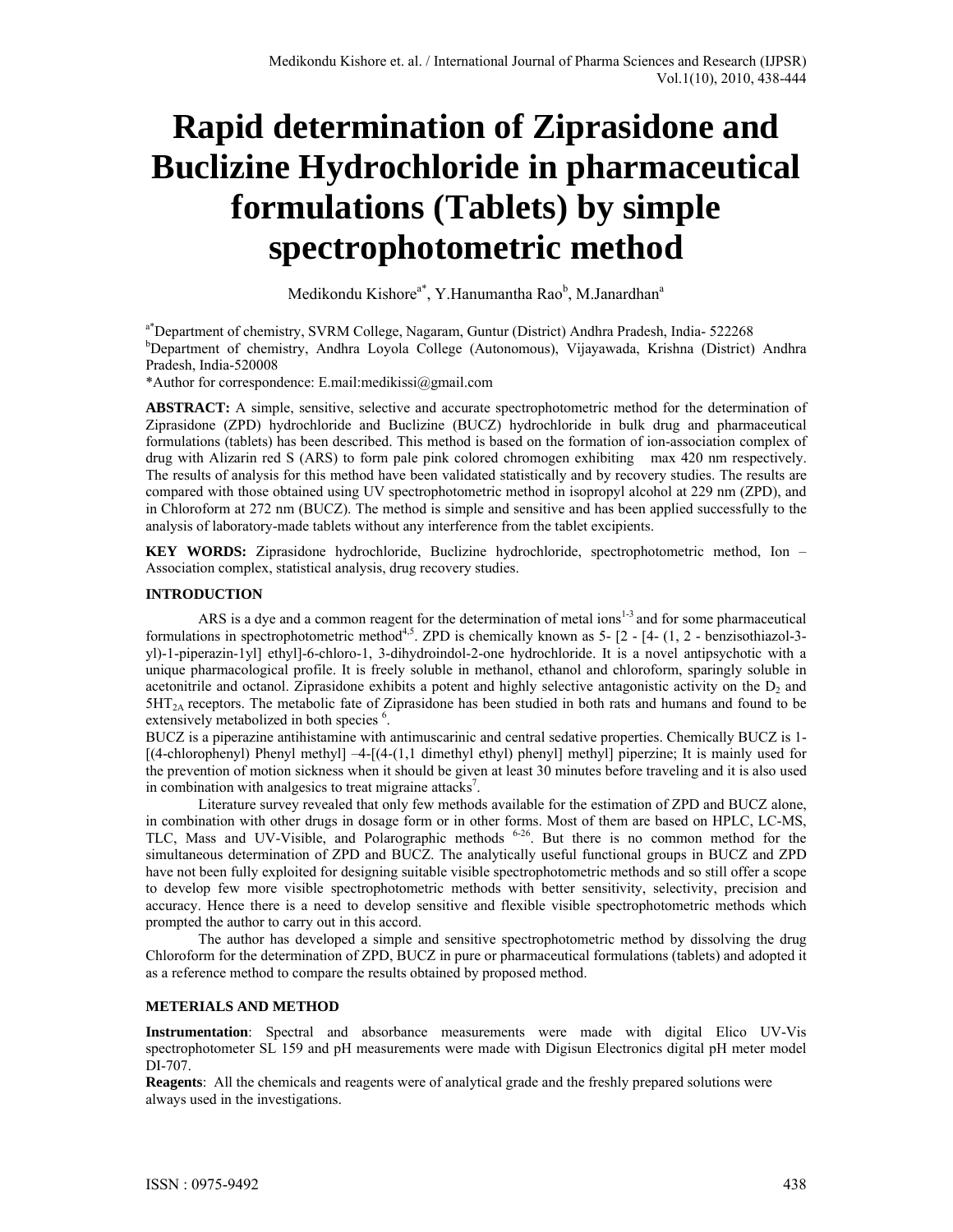**ARS reaction** (0.2 %, 5.84  $\times$  10<sup>-3</sup> M): 200 mg of Alizarin Red S dissolved in 100 ml distilled water. 0.1 N HCI solution was prepared by dissolving 8.6 ml of Conc. HCl and diluted to in 100 ml with distilled water

**Working standard drug solutions**: ZPD HCl (100 mg) was accurately weighed and dissolved in minimum amount of 0.1N HCl followed by dilution to 100 ml with distilled water in standard flask and this stock solution was diluted step wise with double distilled water to get the working standard solution of concentration of 25 µg/ml. Buclizine as hydrochloride was prepared by dissolving an appropriate amount of its salt (Buclizine Hydrochloride) equivalent to 100 mg of free base in 20 ml of water, adding 10 ml of 0.1 M NaOH solution and extracting the separated base with chloroform  $(4 \times 20 \text{ ml})$ . The combined chloroform extract was washed with water, dried over anhydrous sodium sulphate and made upto 100 ml with chloroform and this stock solution was diluted step wise with chloroform to get the working standard solutions of 50  $\mu$ g/ml

**Method:** Into a series of 125 ml separating funnels containing aliquots of standard ZPD and BUZ solutions 6.0 ml of 0.1 M HCl solution and 2.0 ml of 0.2 % dye solution (ARS) were added successively. The total volume of aqueous phase in each separating funnel was adjusted to 15.0 ml with distilled water. To each separating funnel 10.0 ml of chloroform was added and the contents were shaken for 2 min. The two phases were allowed to separate and the absorbance of the separated chloroform layer was measured at  $\lambda$ max 420 nm against a similar reagent blank. This method involves the formation of ion-association complex between ZPD, BUZ and ARS. In order to establish the optimum conditions necessary for rapid and quantitative formation of the colored product with maximum stability and sensitivity, the author performed control experiments by measuring absorbance at 420 nm of a series of solutions, varying one and fixing the other parameters in each case such as type and volume of acid, concentration of dye, organic solvent used for extraction, ratio of organic phase to aqueous phase during extraction, shaking time and temperature.

**For pharmaceutical formulations**: The method has also been applied to pharmaceutical formulations. An accurately weighed portion of tablet content equivalent to about 100 mg of ZPD and BUZ was transferred into a 100 ml volumetric flask. Added about 80 ml of warm isopropyl alcohol (ZPD) and CHCl<sub>3</sub> (BUCZ) and shaken well for about 20 minutes. The contents were diluted with isopropyl alcohol and chloroform upto the mark and mixed thoroughly. The solutions were filtered. The filtrates were evaporated to dryness. The residues were used for the preparation of formulation solutions for the method as given under standard solutions preparations. These solutions were analyzed as under procedures described from bulk solutions.

**Reference method for ZPD**<sup>6</sup>: An accurately weighed portion of the powdered tablets equivalent to 100 mg of drug was dissolved in 30 ml of isopropyl alcohol, shaken well and filtered and the filtrate was diluted to 100 ml with isopropyl alcohol to get 1 mg/ml solution of drug in formulations. 5 ml of this solution was further diluted to 200 ml to get 25 µg/ml solution. The absorbance of the solution was determined at  $\lambda_{\text{max}}$  229 nm. The quantity of the drug was computed from the Beer's law plot of the standard drug in isopropyl alcohol.

**Reference method for BUCZ<sup>27</sup>:** An accurately weighed portion of the powdered tablets equivalent to 100 mg of drug was dissolved in 30 ml of chloroform, shaken well and filtered. It was evaporated to dryness. The residue was dissolved in chloroform. Solution was diluted to 100 ml with chloroform to get 1mg/ml. The above solution was further diluted to with chloroform to get 75  $\mu$ g/ml solution. The absorbance of the solution was determined at  $\lambda_{\text{max}}$  272 nm. The quantity drug was computed from the Beer's law plot of the standard drug in Chloroform.

# **RESULTS AND DISCUSSION**

ZPD and BUCZ possess a tertiary amine and secondary groups. It forms an ion association complex with an acid dye (ARS) which is extractable into isopropanol/chloroform from aqueous phase. The protonated nitrogen (positive charge) of ZPD and BUCZ as hydrochloride is expected to attract the appositely charged part (negative charge) of the dye and behave as a single unit being held together by electrostatic attraction. It is supported by slope-ratio method. Based on the analogy, the structures of ion – association complexes are shown in scheme 1. N- $\mathbb{R}^3$  has been preferred over N- $\mathbb{R}^2$  as the former is more basic than the latter.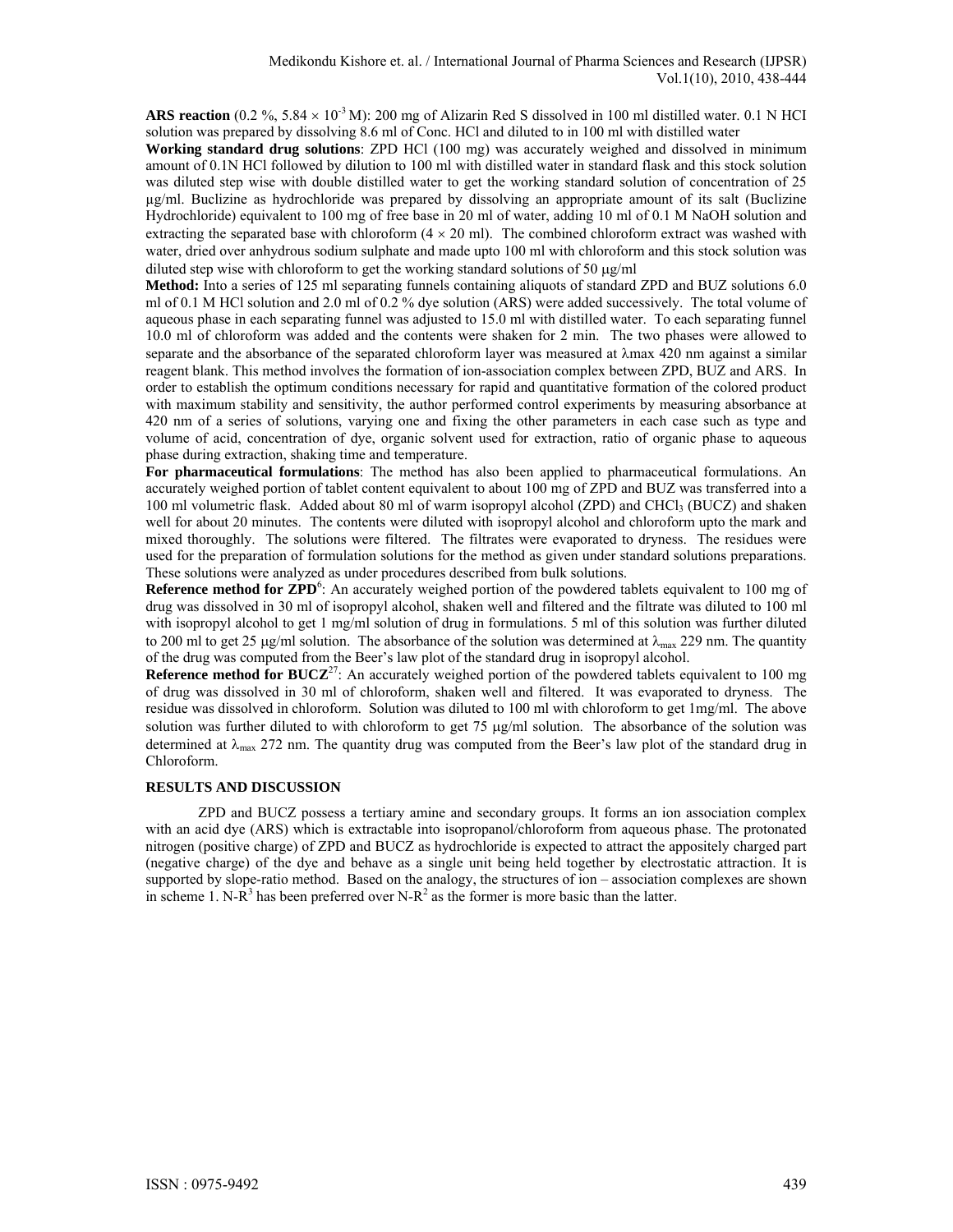Medikondu Kishore et. al. / International Journal of Pharma Sciences and Research (IJPSR) Vol.1(10), 2010, 438-444



#### Scheme 1

**Validation of method**: The optimum conditions for the color development of method was established by varying the parameters one at a time, keeping the others fixed and observing the effect produced on the absorbance of the colored species (Table 1). The optical characteristics such as Beer's law limits, absorption maxima, molar absorptivity, and Sandell's sensitivity are presented in Table 2. The regression analysis using the method of least squares was made for the slope (b), intercept (a) and correlation (R) obtained from different concentrations and the results are summarized in Table 2. The percent relative standard deviation and percent range of errors (0.05 level and 0.01 confidence limits) were calculated for the two methods and the results are given in Table 2. The values obtained for the determination of ZPD and BUCZ in tablets by the proposed and UV methods are compared in Table 2. To evaluate the validity and reproducibility of the method, known amounts of pure drug were added to previously analyze pharmaceutical preparations and the mixtures were analyzed by the proposed methods. The percent recoveries are given in Table 3.

## **CONCLUSIONS**

The developed UV spectrophotometric method for the estimation of ZPD and BUCZ was found to be simple and useful with high accuracy, precision, and reproducible. Sample recoveries in all formulations using the above methods were in good agreement with their respective label claim or theoretical drug content, this suggesting the validity of the method and non interference of formulation excipients in the estimation.

### **REFERENCE**

- [1] Mahir Alkan, Myroslava Kharun and Fedor Chmilenko. Spectrophotometric determination of molybdenum with Alizarin Red S in the presence of poly(sulfonylpiperidinylmethylene hydroxide), Talanta, 2003:;59 (3): 605-611
- [2] Hernández-Méndez J, Carabias-Martínez R, B. Moreno-Cordero and Gutiérrez-Dávila L.Spectrophotometric determination of aluminium with alizarin red S sensitized with poly vinyl pyrrolidone, Analytica Chimica Acta, 1983; 149: 379-383
- [3] Homayon Ahmad Panahi, Meghdad Karimi, Elham Moniri, Hamidreza Soudi Development of a sensitive spectrophotometric method for determination of copper, African Journal of Pure and Applied Chemistry, 2008; 2 (10): 096-099.
- [4] Srikanth K, Emmanuel KA, Ramesh Raju K. Spectrophotometric determination of oxybutynin chloride through ion-association complex formation, Rasayan J.Chem., 2010; 3 (1): 179-187
- [5] Basavaiah K, SriLatha, Swamy JM. Spectrophotometric determination of ceterizine hydrochloride with Alizarin Red S, Talanta, 1999; 50 (4):887-92.
- [6] Medikondu Kishore, Hanumantharao Y. A Validated Spectrophotometric methods for the determination of Ziprasidone as Hydrochloride in Bulk and pharmaceutical formulations: International Journal of Chemical and Analytical Science, 2010; 1(7):151- 153
- [7] Srinubabu G, Sudha Rani B, Seshagiri Rao JVLN. Spectrophotometric determination of ziprasidone in pharmaceutical formulations.E-journal of chemistry. 2006; 3 (10): 9-12.
- [8] Anand Kumar Y, Anitha M, Hemanth A, Srinivas S. Development of rapid UV spectrophotometric method for the estimation of ziprasidone hydrochloride in bulk and formulations; Digest journal of nanomaterials and biostructures, 2010; 5(1): 279 – 283
- [9] Pankaj K, Choudhary P. Development and validation of spectrophotometric method for the estimation of ziprasidone HCl, Oriental Journal of Chemistry 2006; 21:101-5.
- [10] Sudha Rani B, Venkata Reddy P, Estimation of Ziprasidone Hydrochloride Monohydrate in Bulk and Capsules by Reverse Phase HPLC, E-Journal of Chemistry 2006; 3: 169-172.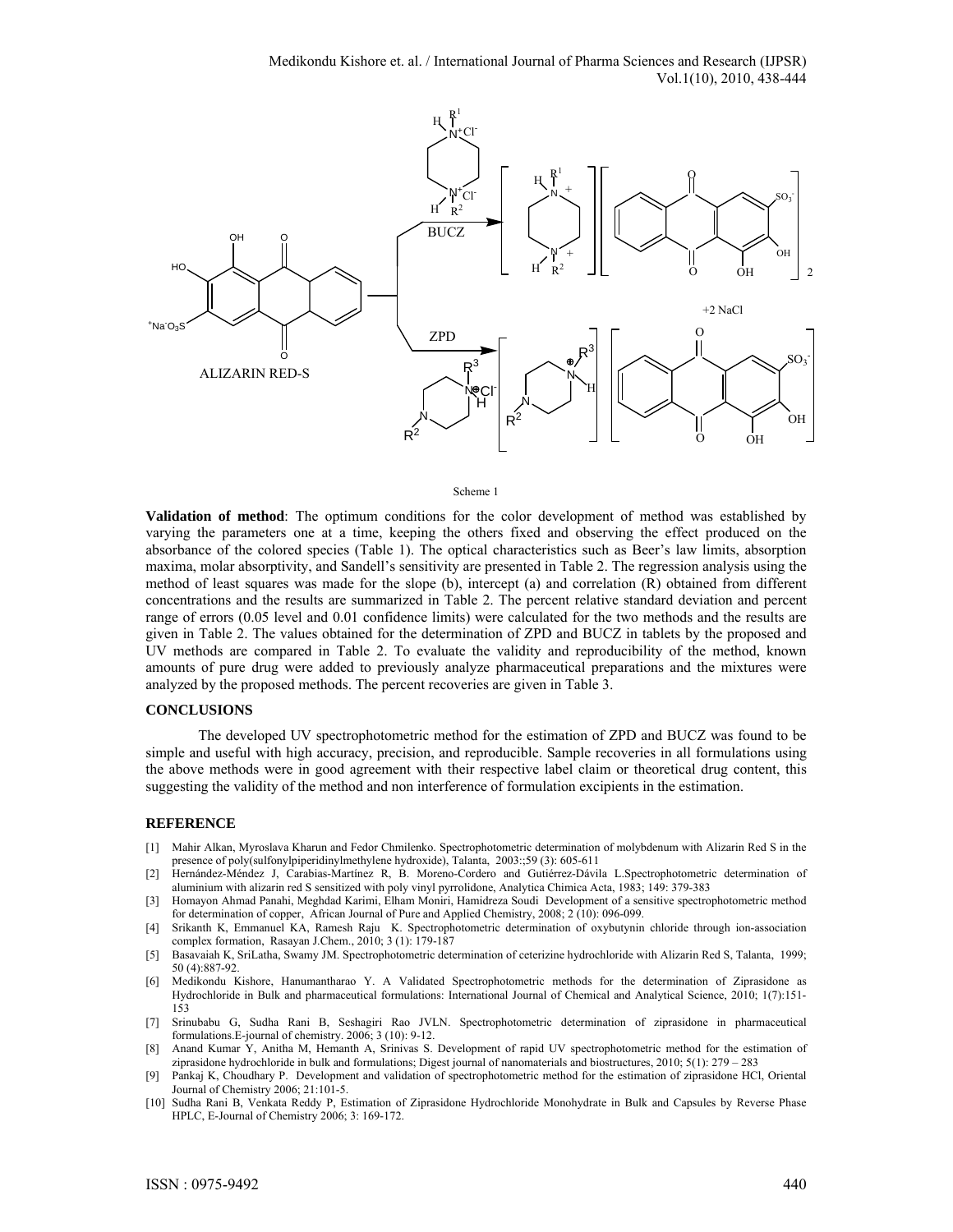- [11] Sachse J, Härtter S. Automated determination of ziprasidone by HPLC with column switching and spectrophotometric detection, Ther Drug Monit, 2005;27: 158-62.
- [12] Zhang G, Simultaneous determination of five antipsychotic drugs in rat plasma by high performance liquid chromatography with ultraviolet detection, J Chromatogr B Analyt Technol Biomed Life Sci 2007; 856: 20-8.
- [13] El-Sherif ZA. Stability indicating reversed-phase highperformance liquid chromatographic and thin layer densitometric methods for the determination of ziprasidone in bulk powder and in pharmaceutical formulations, Biomed Chromatography, 2004; 18:143-149.
- [14] Aravagiri M, Pollock B. Determination of ziprasidone in human plasma by liquid chromatography-electrospray tandem mass spectrometry and its application to plasma level determination in schizophrenia patients, J Chromatogr B Analyt Technol Biomed Life Sci 2007: 847: 237-44
- [15] Aravagiri M, Marder SR. Analytical technologies in the biomedical and life sciences, Determination of ziprasidone in human plasma by liquid chromatography-electrospray tandem mass spectrometry and its application to plasma level determination in schizophrenia patients. Journal of chromatography, 2006; 847: 122-6.
- [16] Zhang G, Bartlett MG. Liquid chromatography/tandem mass spectrometry method for the simultaneous determination of olanzapine, risperidone, 9-hydroxyrisperidone, clozapine, haloperidol and ziprasidone in rat plasma. Rapid Commun Mass Spectrum, 2007; 21:  $920 - 8$
- [17] Al Dirbashi. Rapid liquid chromatography-tandem mass spectrometry method for quantification of ziprasidone in human plasma, Biomedical Chromatography, 2006; 20: 4-8.
- [18] Kirchherr H. Quantitative determination of forty-eight antidepressants and antipsychotics in human serum by HPLC tandem mass spectrometry: a multi-level, single-sample approach, J Chromatogr B Analyt Technol Biomed Life Sci.,2006; 843: 100-113.
- [19] Janiszewski J, Schneider RP. Mass spectrometry method for quantification of ziprasidone in human plasma. Mass Spectrom, 1997; 11: 1033.
- [20] Abdel Fattah M, El Walily, Alaa, El Gindy, Abdel Aziz M, Wahbi. A Spectrophotometric Method for the Determination of Buclizine Hydrochloride Using the Charge-Transfer Spectrum of Buclizine-Iodine Complex: Spectroscopy Letters, 1996; 29 (2): 217 – 230
- [21] Annapurna V, Jyothi G, Nagalakshmi V, Sailaja BBV. Spectrophotometric determination of Buclizine as hydrochloride (BUCZ) using I2/PMAP-SAc, AM/PTC and PMA/cobalt(II)/EDTA, Journal of the Indian Chemical Society,.2009; 86:358-363
- [22] Farhan Ahmed Siddiqui, Agha Zeeshan Mirza, M. Hashim Zuberi and Faiza Qureshi Optimization of quantitative analysis of buclizine hydrochloride using UV spectrophotometry in bulk drug and dosage formulations, Medicinal Chemistry Research. INPRESS (DOI-10.1007/s00044-009-9286-5).2010
- [23] Vitthal D, Dhakane, Milind B.Ubale. A Validated Stability-Indicating HPLC Assay Method for Buclizine Hydrochloride in Bulk Drug and Dosage Form: Analytical chemistry- An Indian Journal, 2009; 8(4): 1-5.
- [24] Muhammad S, Arayne, Najma Sultana, Farhan A. Siddiqui. Simultaneous Determination of Pyridoxine, Meclizine and Buclizine in Dosage Formulations and Human Serum by RP-LC, Chromatographia. 2008; 67(11-12): 941-945.
- [25] Arayne MS, Sultana N, Mirza AZ, Siddiqui FA. Simultaneous Determination of Gliquidone, Fexofenadine, Buclizine, and Levocetirizine in Dosage Formulation and Human Serum by RP-HPLC, J Chromatogr Sci.,2010; 48(5): 382-5.
- [26] Arayne MS, Sultana N, Siddiqui FA. Quantitation of buclizine hydrochloride in pharmaceutical formulations and human serum by RP-HPLC. Pak J Pharm Sci., 2006; 19 (4):326-9.
- [27] Medikondu Kishore, Surendrababu K, Kalyani Ch S R G, Janardhan M. Optimization of Quantitative Analysis of Buclizine Hydrochloride Using Spectrophotometry In Bulk Drug and Pharmaceutical Formulations. International Journal of Current Pharmaceutical Research 2010; 2(4): 48-51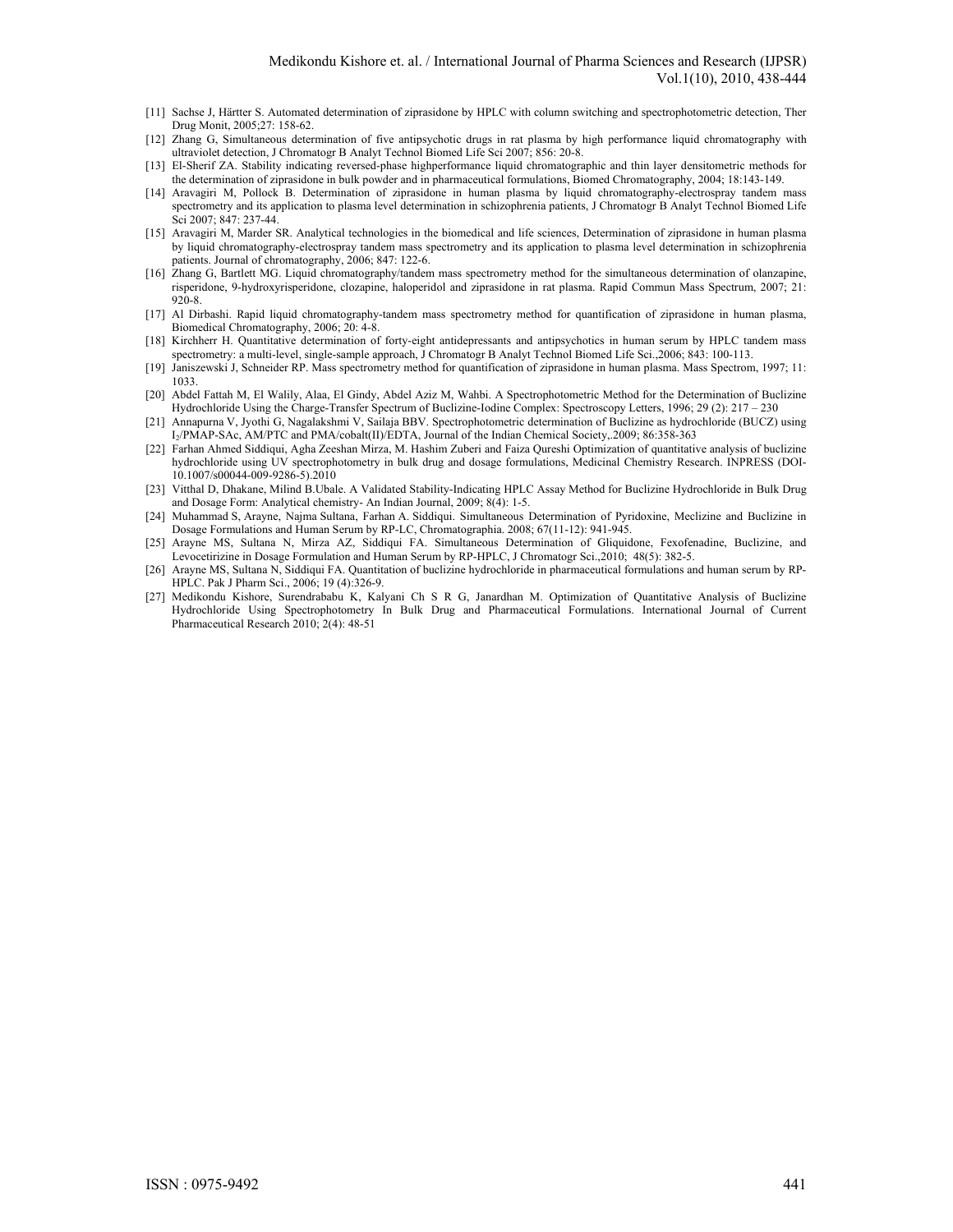| <b>Parameter</b>                                                      | <b>Optimum</b> range                             | <b>Conditions in</b><br>procedure | <b>Remarks</b>                                                                                                                                                                                                                                                                                                             |  |
|-----------------------------------------------------------------------|--------------------------------------------------|-----------------------------------|----------------------------------------------------------------------------------------------------------------------------------------------------------------------------------------------------------------------------------------------------------------------------------------------------------------------------|--|
| $\lambda_{\max}$ (nm)                                                 | 410-430                                          | 420                               |                                                                                                                                                                                                                                                                                                                            |  |
| Effect of acid on colour<br>development                               | $0.08 - 0.12$ HCl                                | $0.1M$ HCl                        | Variation of molarity of acid beyond the<br>upper and lower limits resulted in low<br>absorbance values                                                                                                                                                                                                                    |  |
| Effect volume of for ARS<br>for $(5.8 \times 10^{-3} M)$              | $1.0 - 3.0$ ml                                   | $2.0$ ml                          | 2.0 ml dye solution of was necessary for<br>covering broad range of Beer's law limits                                                                                                                                                                                                                                      |  |
| Choice of organic solvent<br>for extraction of the colored<br>complex | CHCl <sub>3</sub>                                | CHCl <sub>3</sub>                 | The water immiscible solvents tested for<br>the extraction of the colored complex into<br>organic phase which include<br>(chlorobenzene, carbontetrachloride,<br>benzene, n-butanol and chloroform).<br>Chloroform was preferred for its selective<br>extraction of the colored drug-dye<br>complex from the aqueous phase |  |
| Effect of ratio of organic to<br>aqueous phase on extraction          | 1:1.5                                            | 1:1.5                             | The extraction of the colored species into<br>organic layer was incomplete when the<br>ratio of organic to aqueous phase was<br>more than the specified ratio in each case                                                                                                                                                 |  |
| Effect of shaking time on<br>extraction                               | $1 - 5$ min                                      | $2 \text{ min}$                   | Constant absorbance values were obtained<br>for shaking periods between 1-5 min.                                                                                                                                                                                                                                           |  |
| Effect of temperature on the<br>colored species                       | Laboratory<br>temperature<br>$(28\pm3^{\circ}C)$ | Laboratory<br>temperature         | At low temperature $(< 20^{\circ}$ C) the<br>extraction of colored species was found to<br>be improper. At high temperature<br>$(>350C)$ the stability of the colored species<br>was found to be less.                                                                                                                     |  |
| Stability of the colored<br>species in organic solvent.               | $1 - 60$ min                                     | 5 min                             |                                                                                                                                                                                                                                                                                                                            |  |

Table 1: Optimum conditions established in method for ZPD & BUCZ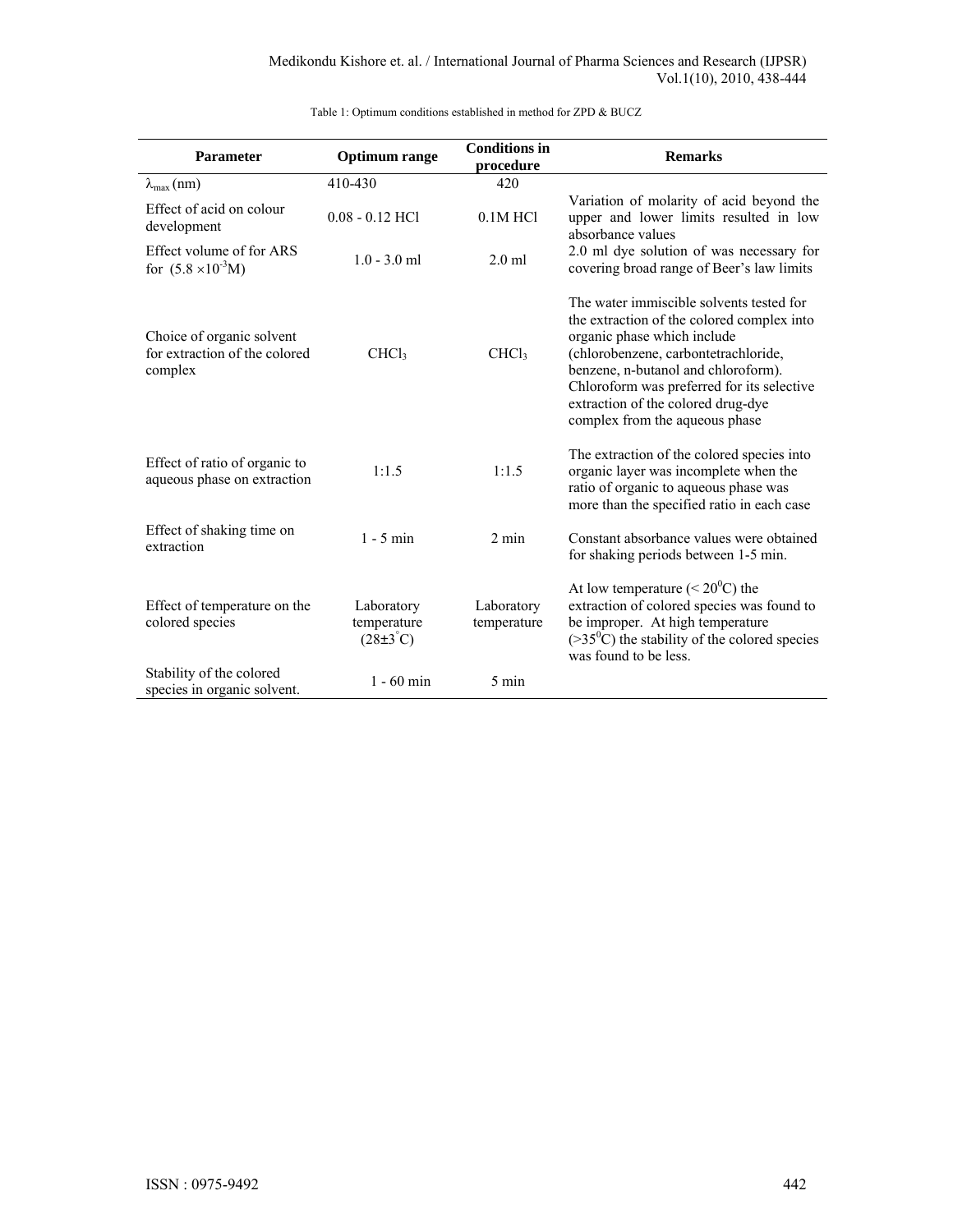| <b>Parameter</b>                                                        | <b>ZPD</b>             | <b>BUCZ</b>            |
|-------------------------------------------------------------------------|------------------------|------------------------|
| $\lambda_{\max}$ (nm)                                                   | 420                    | 420                    |
| Beer's law limits $(\mu g/ml)$                                          | $2.5 - 15.0$           | $2.5 - 15.0$           |
| Detection limit $(\mu g/ml)$                                            | 7.0517                 | 0.2019                 |
| Molar absorptivity (1/mol.cm)                                           | $1.715 \times 10^4$    | $1.999 \times 10^4$    |
| Sandell's sensitivity ( $\mu$ g/cm <sup>2</sup> /0.001 absorbance unit) | $9.104 \times 10^{-2}$ | $8.620 \times 10^{-2}$ |
| Optimum photometric range (μg/ml)                                       | $6 - 14$               | $7 - 15$               |
| Regression equation $(Y=a+bc)$                                          |                        |                        |
| slope $(b)$                                                             | 0.03984                | 0.04098                |
| Standard deviation on slope $(S_b)$                                     | $1.016 \times 10^{-2}$ | $3.205 \times 10^{-4}$ |
| Intercept $(a)$                                                         | 3.999 x $10^{-3}$      | $1.5 \times 10^{-3}$   |
| Standard deviation on intercept $(S_a)$                                 | $8.424 \times 10^{-2}$ | $2.658 \times 10^{-3}$ |
| Standard error on estimation $(S_e)$                                    | $8.038 \times 10^{-2}$ | $2.536 \times 10^{-3}$ |
| Correlation coefficient (r)                                             | 0.9997                 | 0.9999                 |
| Relative standard deviation $(\%)$ *                                    | 0.6644                 | 0.8326                 |
| % Range of error (confidence limits)                                    |                        |                        |
| $0.05$ level                                                            | 0.763                  | 0.9573                 |
| $0.01$ level                                                            | 1.198                  | 1.501                  |

Table 2: Optical and regression characteristics, precision and accuracy of the proposed method

\* Average of six determinations considered